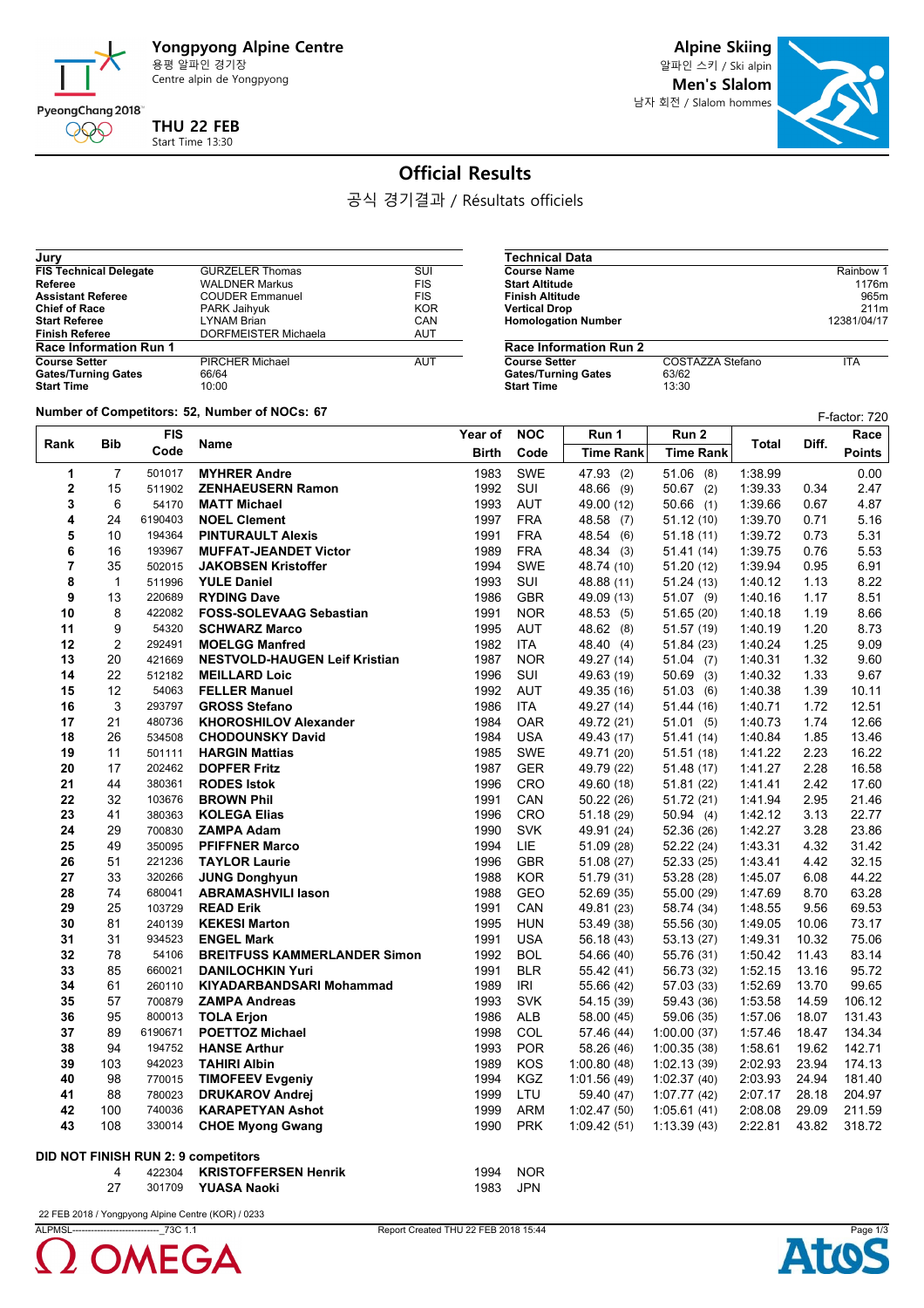

**THU 22 FEB** Start Time 13:30

**Alpine Skiing** 알파인 스키 / Ski alpin **Men's Slalom** 남자 회전 / Slalom hommes



## **Official Results**

공식 경기결과 / Résultats officiels

### **Number of Competitors: 52, Number of NOCs: 67<br>
F-factor: 720**

| <b>FIS</b><br>Rank<br>Bib<br>Code |     |         |                                        | Year of      | <b>NOC</b><br>Code | Run 1            | Run 2            | Total |       | 1 -190101. <i>1 L</i><br>Race |
|-----------------------------------|-----|---------|----------------------------------------|--------------|--------------------|------------------|------------------|-------|-------|-------------------------------|
|                                   |     |         | Name                                   | <b>Birth</b> |                    | <b>Time Rank</b> | <b>Time Rank</b> |       | Diff. | <b>Points</b>                 |
|                                   |     |         |                                        |              |                    |                  |                  |       |       |                               |
|                                   | 34  | 103865  | <b>PHILP Trevor</b>                    | 1992         | CAN                |                  |                  |       |       |                               |
|                                   | 37  | 532138  | <b>KASPER Nolan</b>                    | 1989         | USA                |                  |                  |       |       |                               |
|                                   | 40  | 491879  | <b>SALARICH Joaquim</b>                | 1994         | <b>ESP</b>         |                  |                  |       |       |                               |
|                                   | 45  | 700868  | <b>FALAT Matej</b>                     | 1993         | <b>SVK</b>         |                  |                  |       |       |                               |
|                                   | 53  | 430633  | <b>JASICZEK Michal</b>                 | 1994         | <b>POL</b>         |                  |                  |       |       |                               |
|                                   | 54  | 60261   | <b>MAES Sam</b>                        | 1998         | <b>BEL</b>         |                  |                  |       |       |                               |
|                                   | 107 | 330016  | <b>KANG Song II</b>                    | 1994         | <b>PRK</b>         |                  |                  |       |       |                               |
|                                   |     |         | DID NOT FINISH RUN 1: 54 competitors   |              |                    |                  |                  |       |       |                               |
|                                   | 5   | 53831   | <b>HIRSCHER Marcel</b>                 | 1989         | <b>AUT</b>         |                  |                  |       |       |                               |
|                                   | 14  | 511983  | <b>AERNI Luca</b>                      | 1993         | SUI                |                  |                  |       |       |                               |
|                                   | 18  | 421860  | <b>NORDBOTTEN Jonathan</b>             | 1989         | <b>NOR</b>         |                  |                  |       |       |                               |
|                                   | 19  | 192665  | <b>GRANGE Jean-Baptiste</b>            | 1984         | <b>FRA</b>         |                  |                  |       |       |                               |
|                                   | 23  | 202451  | <b>STRASSER Linus</b>                  | 1992         | <b>GER</b>         |                  |                  |       |       |                               |
|                                   | 28  | 561322  | <b>HADALIN Stefan</b>                  | 1995         | <b>SLO</b>         |                  |                  |       |       |                               |
|                                   | 30  | 380334  | <b>VIDOVIC Matej</b>                   | 1993         | <b>CRO</b>         |                  |                  |       |       |                               |
|                                   | 36  | 291318  | <b>TONETTI Riccardo</b>                | 1989         | <b>ITA</b>         |                  |                  |       |       |                               |
|                                   | 38  | 491853  | del CAMPO Juan                         | 1994         | <b>ESP</b>         |                  |                  |       |       |                               |
|                                   | 39  | 92719   | <b>ZLATKOV Kamen</b>                   | 1997         | <b>BUL</b>         |                  |                  |       |       |                               |
|                                   | 42  | 561244  | <b>KRANJEC Zan</b>                     | 1992         | <b>SLO</b>         |                  |                  |       |       |                               |
|                                   | 43  | 380290  | <b>SAMSAL Dalibor</b>                  | 1985         | <b>HUN</b>         |                  |                  |       |       |                               |
|                                   | 46  | 6293171 | <b>VINATZER Alex</b>                   | 1999         | <b>ITA</b>         |                  |                  |       |       |                               |
|                                   | 47  | 92720   |                                        | 1997         | <b>BUL</b>         |                  |                  |       |       |                               |
|                                   |     |         | <b>POPOV Albert</b>                    |              |                    |                  |                  |       |       |                               |
|                                   | 48  | 380335  | <b>ZUBCIC Filip</b>                    | 1993         | CRO                |                  |                  |       |       |                               |
|                                   | 50  | 150743  | <b>BERNDT Ondrej</b>                   | 1988         | CZE                |                  |                  |       |       |                               |
|                                   | 52  | 550054  | <b>ZVEJNIEKS Kristaps</b>              | 1992         | LAT                |                  |                  |       |       |                               |
|                                   | 55  | 410365  | <b>BARWOOD Adam</b>                    | 1992         | <b>NZL</b>         |                  |                  |       |       |                               |
|                                   | 56  | 60160   | <b>ALAERTS Kai</b>                     | 1989         | <b>BEL</b>         |                  |                  |       |       |                               |
|                                   | 58  | 710362  | <b>LOKMIC Emir</b>                     | 1997         | BIH                |                  |                  |       |       |                               |
|                                   | 59  | 410364  | <b>FEASEY Willis</b>                   | 1992         | <b>NZL</b>         |                  |                  |       |       |                               |
|                                   | 60  | 151215  | <b>FOREJTEK Filip</b>                  | 1997         | CZE                |                  |                  |       |       |                               |
|                                   | 62  | 230651  | <b>ANTONIOU loannis</b>                | 1995         | <b>GRE</b>         |                  |                  |       |       |                               |
|                                   | 63  | 151238  | <b>ZABYSTRAN Jan</b>                   | 1998         | CZE                |                  |                  |       |       |                               |
|                                   | 64  | 481730  | <b>KUZNETSOV Ivan</b>                  | 1996         | <b>OAR</b>         |                  |                  |       |       |                               |
|                                   | 65  | 280034  | <b>BIRAN Itamar</b>                    | 1998         | ISR.               |                  |                  |       |       |                               |
|                                   | 66  | 40523   | <b>DEMSCHAR Dominic</b>                | 1993         | AUS                |                  |                  |       |       |                               |
|                                   | 67  | 310426  | <b>VUKICEVIC Marko</b>                 | 1992         | <b>SRB</b>         |                  |                  |       |       |                               |
|                                   | 68  | 860005  | <b>BRACHNER Patrick</b>                | 1992         | AZE                |                  |                  |       |       |                               |
|                                   | 69  | 310438  | <b>SALIHOVIC Eldar</b>                 | 1999         | <b>MNE</b>         |                  |                  |       |       |                               |
|                                   | 71  | 460060  | <b>BARBU Alexandru</b>                 | 1987         | <b>ROU</b>         |                  |                  |       |       |                               |
|                                   | 72  | 750088  | <b>RISTEVSKI Antonio</b>               | 1989         | MKD                |                  |                  |       |       |                               |
|                                   | 73  | 310421  | <b>STEVOVIC Marko</b>                  | 1996         | <b>SRB</b>         |                  |                  |       |       |                               |
|                                   | 75  | 390044  | <b>LAINE Tormis</b>                    | 2000         | <b>EST</b>         |                  |                  |       |       |                               |
|                                   | 76  | 790025  | <b>LAMHAMEDI Adam</b>                  | 1995         | <b>MAR</b>         |                  |                  |       |       |                               |
|                                   | 77  | 320391  | <b>KIM Dong Woo</b>                    | 1995         | <b>KOR</b>         |                  |                  |       |       |                               |
|                                   | 79  | 110409  | <b>HORWITZ Kai</b>                     | 1998         | <b>CHI</b>         |                  |                  |       |       |                               |
|                                   | 80  | 670037  | <b>ZAKURDAEV Igor</b>                  | 1987         | KAZ                |                  |                  |       |       |                               |
|                                   | 82  | 80077   | <b>MACEDO Michel</b>                   | 1998         | <b>BRA</b>         |                  |                  |       |       |                               |
|                                   | 83  | 151024  | <b>KOTZMANN Adam</b>                   | 1993         | CZE                |                  |                  |       |       |                               |
|                                   | 84  | 170151  | <b>DYRBYE NAESTED Casper</b>           | 1996         | <b>DEN</b>         |                  |                  |       |       |                               |
|                                   | 86  | 360046  | <b>OSCH Matthieu</b>                   | 1999         | <b>LUX</b>         |                  |                  |       |       |                               |
|                                   | 87  | 520170  | <b>DENIZ Serdar</b>                    | 1997         | <b>TUR</b>         |                  |                  |       |       |                               |
|                                   | 90  | 540026  | <b>DICKSON SOMMERS Rodolfo Roberto</b> | 1997         | MEX                |                  |                  |       |       |                               |
|                                   | 91  | 690694  | <b>KOVBASNYUK Ivan</b>                 | 1993         | <b>UKR</b>         |                  |                  |       |       |                               |
|                                   | 92  | 160097  | <b>LEFKARITIS Dinos</b>                | 1995         | <b>CYP</b>         |                  |                  |       |       |                               |
|                                   | 96  | 570019  | <b>WILSON Connor</b>                   | 1996         | <b>RSA</b>         |                  |                  |       |       |                               |

22 FEB 2018 / Yongpyong Alpine Centre (KOR) / 0233